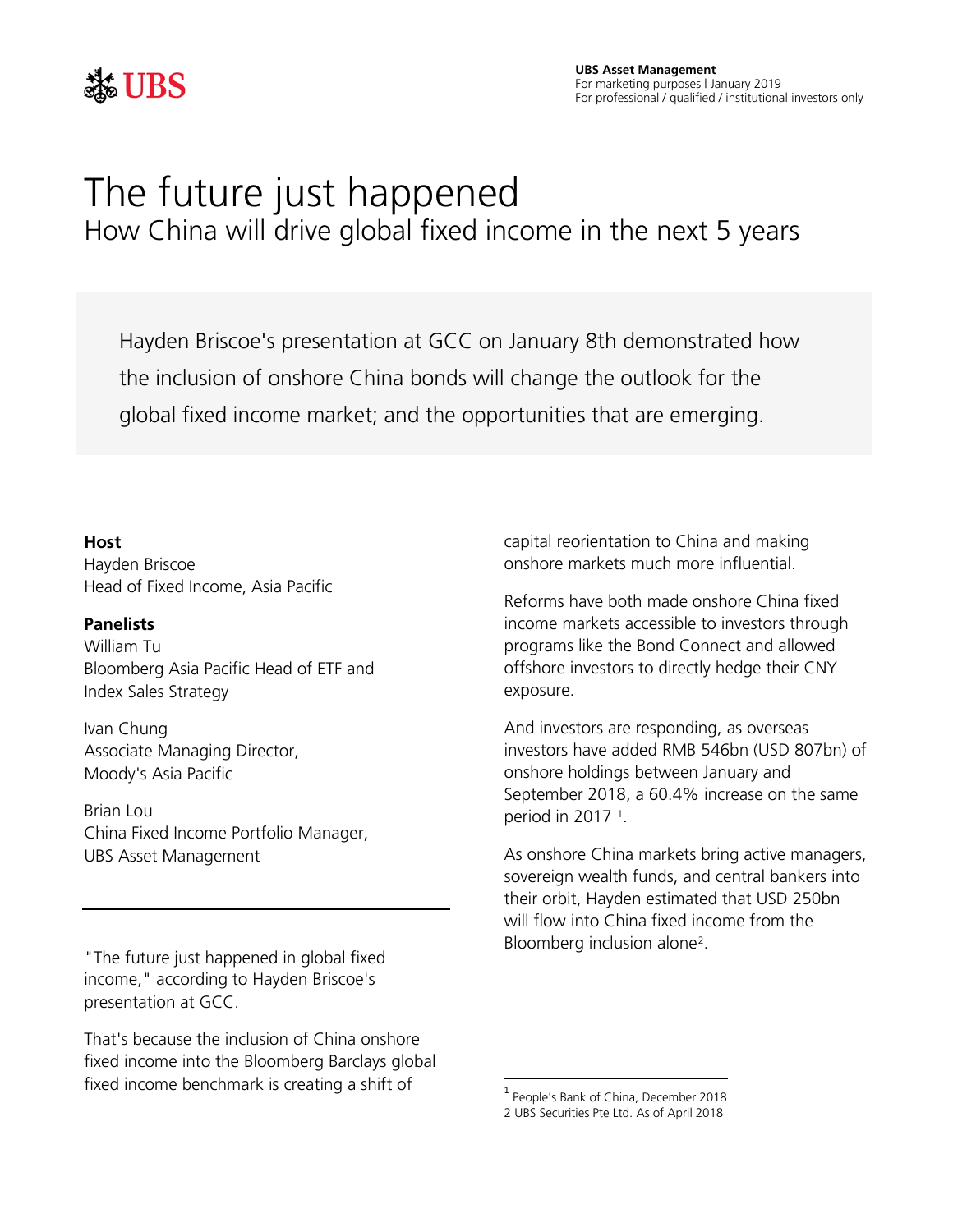## **Solution**

### **Index inclusion: the time is right**

Moving onto the Q&A session, Briscoe asked the panelists about why index inclusion is happening, what benefits it will bring, and whether onshore markets are set up to handle the process.

William Tu explained that 'in 2016 we felt the pace of reforms in China meant the time was right to bring onshore bonds into our indices.'

Tu went on to say that, 'after consulting with clients and market participants, we presented our ideas and proposals to China's regulators and they responded by doing the groundwork for the inclusion process.'

As for the impact of index inclusion, Ivan Chung added 'index inclusion will bring positive changes because the authorities are working hard to adapt to their needs of international investors.'

He elaborated by saying that, 'the index inclusion process will bring more transparency to onshore markets by forcing issuers to meet the standards required by international investors.'

…the index inclusion process will bring more transparency to onshore markets by forcing issuers to meet the standards required by international investors.

As for whether domestic markets are set up to handle the inflows implied by index inclusion, Brian Lou explained, 'primary and secondary markets are already well-developed and can handle the flows that we anticipate. The credit market is quite different though, we still need to see some developments there but we have seen a concerted effort by the People's Bank of China since last year to push banks and securities to serve as liquidity providers.'

## **China in 2019 – the three Ls**

In China we will see a L-shaped recovery in 2019, longer business cycles, and longer-term quality growth.

Turning to the outlook for China and fixed income markets, Briscoe explained that 2019 looks quite different to previous years and that the outlook will be dominated by what he calls the 'three Ls':

**1. An L-shaped recovery:** growth is slowing in China as we move into 2019, but policy support will improve the macro outlook for the economy in H2 2019 and stabilize the growth rate. That's different to previous slowdowns, when massive stimulus drove a sharp rebound in growth.

**2. Longer business cycles:** historically, China's business cycles have been around three years and driven by big, cyclical changes in policy. However, because the authorities are taking a more measured policy approach, the business cycle will likely be longer and more stable.

**3. Longer-term quality growth:** on a related note to the business cycle, Hayden argued that deleveraging policies and new regulations imposed in 2017 and 2018 have imposed new discipline and forced poor-quality firms out of the market, and that has improved the longer-term outlook for China.

Looking in more detail at 2019, Chung added, 'deleveraging dominated markets in 2018 but growth has become the priority for the Chinese authorities in 2019. We expect to see targeted liquidity easing in China, with flows to the private sector and infrastructure being prioritized.'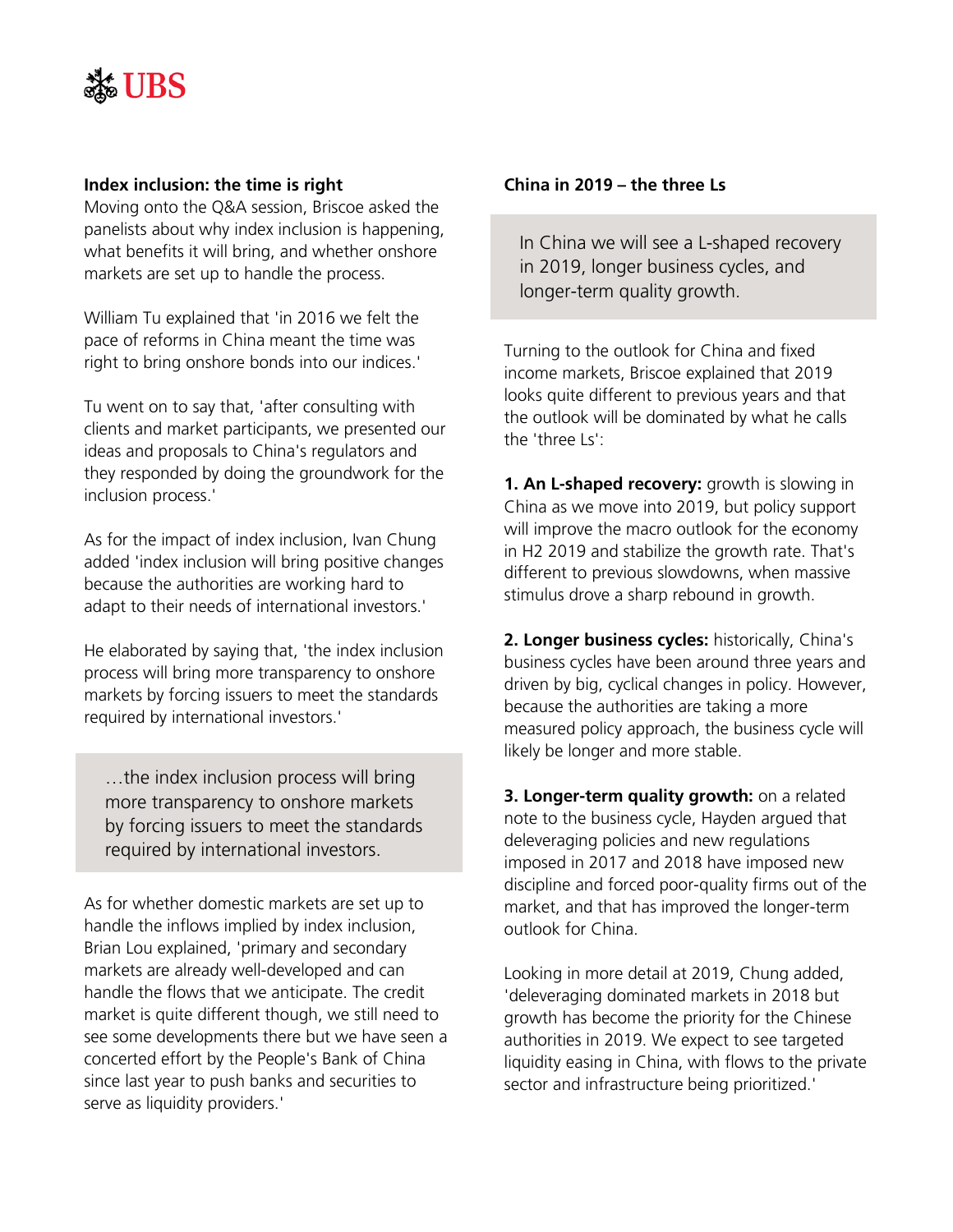# **Solution**

Chung continued by saying that, 'not everyone will be able to get their bowl of rice and credit differentiation will be a key theme in 2019, with some sectors seeing a liquidity squeeze. Well-run companies will still be able to access credit but heavily-indebted companies will likely find it challenging.'

'We expect to see targeted liquidity easing in China (but) not everyone will be able to get their bowl of rice and credit differentiation will be a key theme

Echoing Chung's views, Lou added, 'looking at the markets now, it is clear that liquidity has improved. However, this won't support all players because there are strict controls to favor quality companies. We expect well-run private sector companies to be the main beneficiaries of credit support.'

## **Top picks for 2019: China High Yield**

Bringing the presentation back to the asset class, Briscoe showed that onshore China fixed income has performed strongly during the past year, with the Bloomberg China aggregate benchmark offering a 8.9% total return in 2018 compared to a 3.2% loss on the US Investment Grade Corporate Bond index and a 6.6% loss on Global Equity benchmarks<sup>3</sup>.

Moving to strategy, Briscoe made the case that Chinese government bonds continued to look attractive, 'these assets offer attractive yields compared to those currently available on developed markets, good diversification against global markets, and positive income prospects.'

Looking more closely, he pointed out that China high yield fixed income looks highly attractive because, 'yields have been rising through 2018 because of China's deleveraging policies and fears about a protracted slowdown. Now that policy and liquidity support is coming and will underpin growth in 2019, there's a strong outlook in the high yield space, with yields for some quality issuers currently running at 10%+.'

## **Now's the time to land on planet China bond**

"Stars are aligning to bring investors onto 'planet China bond' because reforms have improved accessibility, index inclusion is forcing onshore markets to be more investor friendly, and because economic trends underpin a strong case for investors to allocate to onshore fixed income assets." Briscoe, summed up

Put together, these gathering trends, plus the steady reorientation of capital to China, mean that the future of global fixed income is happening in China's onshore markets, and that's a reality that all investors need to consider and prepare for as they build their strategies for the next five years.



<span id="page-2-0"></span> $\overline{\phantom{a}}$ <sup>3</sup> Source: UBS, Bloomberg. As of December 10, 2018